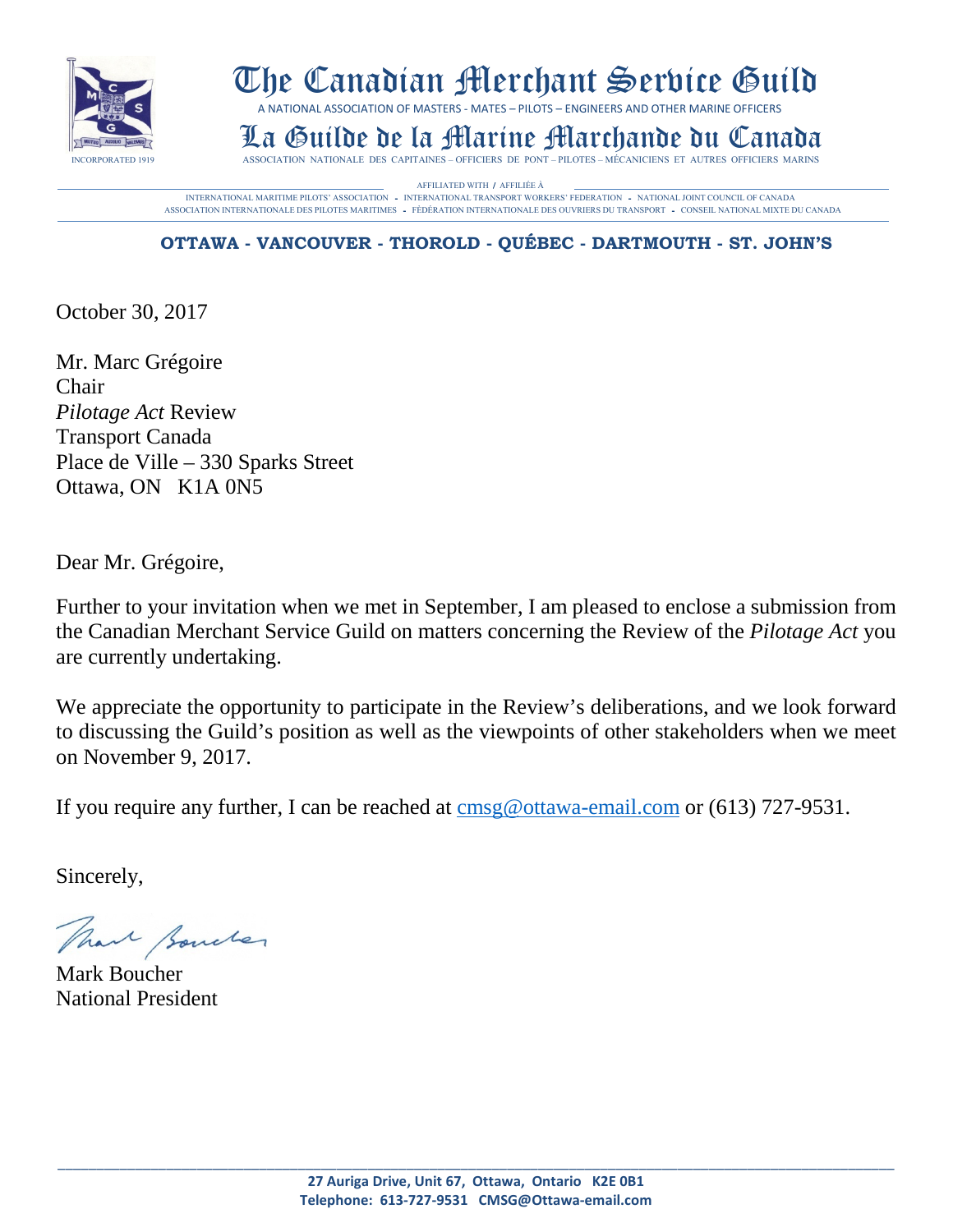**Government of Canada** *Pilotage Act* **Review**

**Submission by the Canadian Merchant Service Guild**

**October 2017**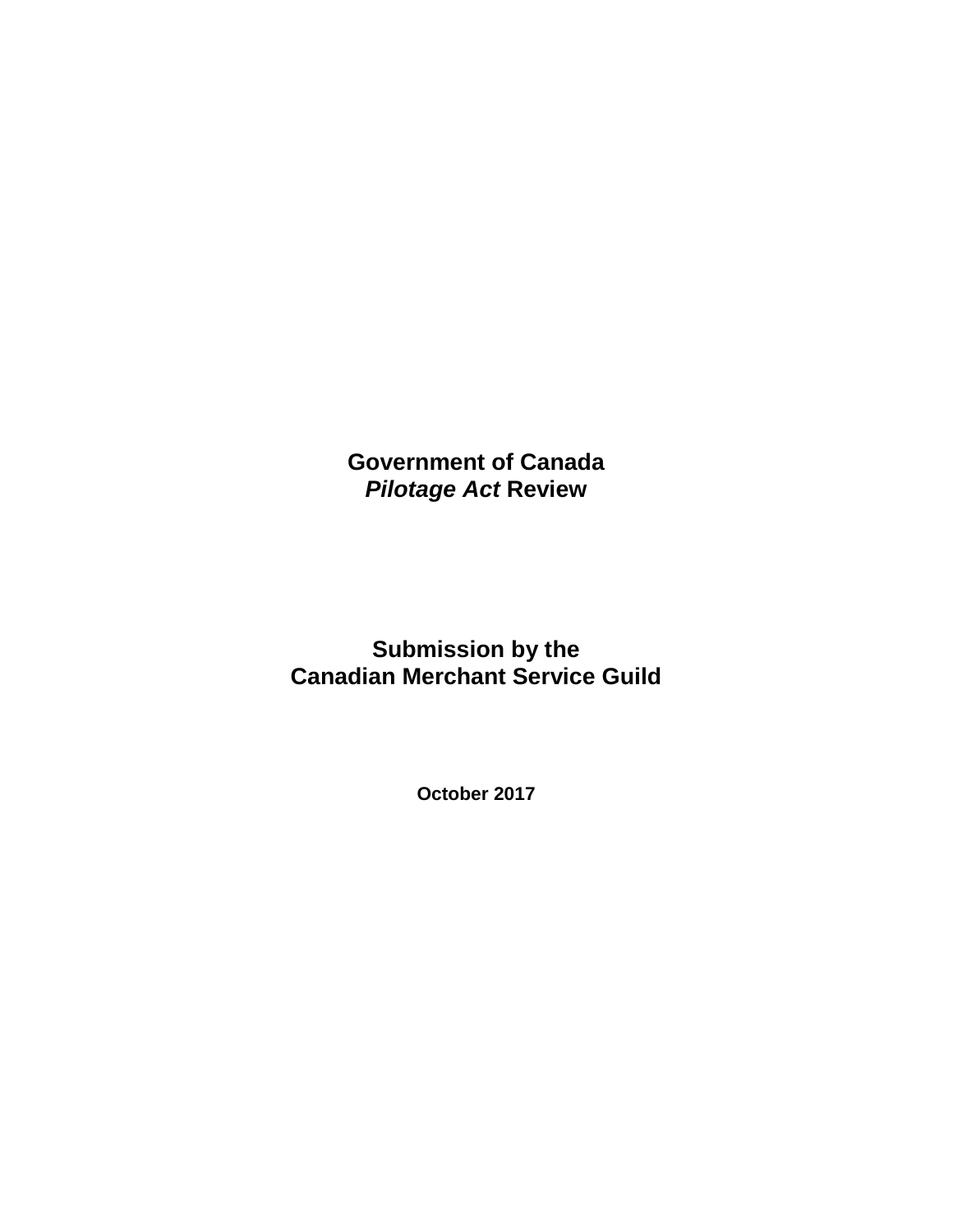# **I. The Canadian Merchant Service Guild**

The Canadian Merchant Service Guild (the Guild) is a national association representing ships' officers and marine pilots in Canada. The Guild was established by an Act of Parliament in 1919 and its objectives are to promote the social, economic, cultural, educational and material interests of its members.

The Guild negotiates collective agreements on behalf of its members covering every segment of shipping from offshore supply vessels to tankers, freighters, towboats, lakers, deep sea vessels, passenger ferries and pilotage operations from Newfoundland to British Columbia. Guild representatives collaborate with the federal government on a wide variety of policy and operational matters affecting Canadian seafarers. The Guild is also an important advocate for improvements to regulations related to the safety of life at sea and the well-being of all seafarers.

The Guild provides members with legal defence insurance to cover the cost of legal representation in the event of marine-related incidents or mishaps.

# **II.** *Pilotage Act* **Review**

The federal government's 2016 Oceans Protection Plan focused on improved marine safety, responsible shipping, protection of the environment, strengthening partnerships with Indigenous communities, and investing in evidencebased decision making. To ensure safe, efficient and environmentally responsible pilotage services into the future, the strategy included a review of the *Pilotage Act*.

With the appointment of a Chairperson on May 31, 2017, the Review commenced its work with the goal of facilitating discussion about marine pilotage in Canada and to seek stakeholders input as to how the Act might be modernized to enhance performance.

Because pilotage is essential to a safe and efficient marine navigation system, it is of vital importance to the ships' officers represented by the Guild. For this reason, the Guild welcomes the opportunity to participate in the deliberations of the Review. This document responds to a request from the Review Chairperson to provide an initial submission on pilotage issues, and follows the outline of the September 2017 *Pilotage Act* Review Discussion Document.

# **III. Scope of Review**

The Discussion Document of September 2017 indicates that the pilotage system is working well. The document also states that, despite many reviews since the enactment of the *Pilotage Act*, few amendments to the legislation have been identified as necessary for the continued success of the system. The Guild strongly endorses these statements.

The Guild disagrees, however, with the Discussion Document's subsequent assertion that conclusions of the reviews - that virtually no amendments to the Act were required - now somehow justifies "action…to modernize the legislative framework." Surely, the opposite is actually the case. Because the findings of the many reviews undertaken to date have generally confirmed the system's enduring effectiveness in delivering safe and practical pilotage, there is no pressing need for a wholesale rethinking of Canada's pilotage system.

Accordingly, the Guild believes a constructive discussion of pilotage in Canada should begin with an acknowledgement of the validity of the existing pilotage framework and, from there, move on to an examination of clearly defined, specific issues that stakeholders identify as needing attention. In this regard, the Guild finds the six themes described in the Discussion Document as a useful way of organizing such a discussion, and this submission follows that outline.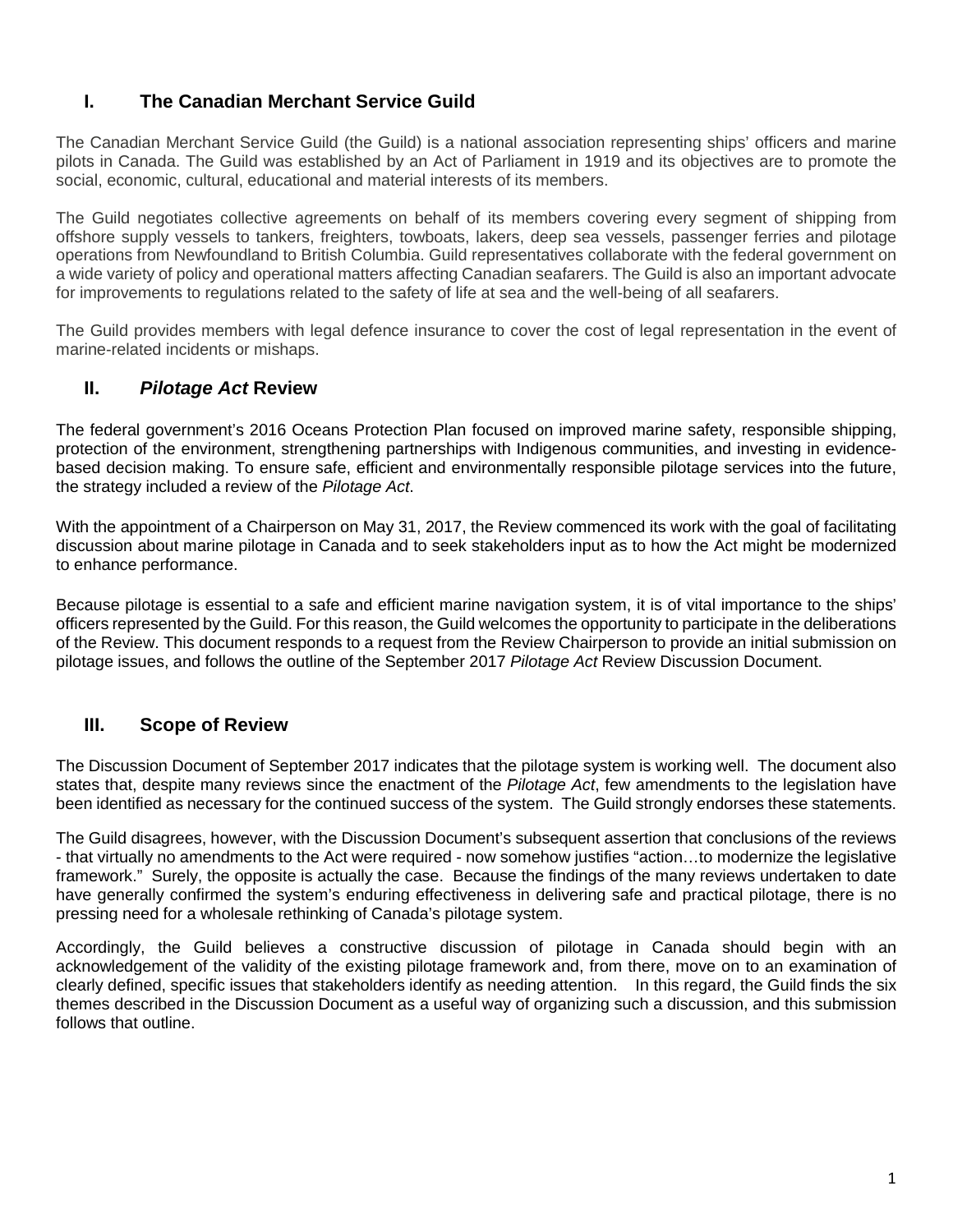# **IV. Topics for Consideration**

## *Governance*

#### **Board of Directors**

Aside from the general requirements to ensure good governance and regard for the public interest, pilotage authority boards of directors benefit from more than the usual degree of subject matter expertise. Inasmuch as the corporation is the regulator and the licensor, as well as the operating entity for pilotage services, a thorough understanding of technical requirements and an appreciation of the practical impact of decisions taken, is essential. For this reason, the long-standing practice of having both licensed pilots and shipowners' representatives on the board is a sound practice that should be continued.

#### **Centralization**

The traditional reason for centralization of operations, being efficiency and cost effectiveness, may well apply to pilotage, at least to some extent. Whatever benefits might accrue, however, would need to out-weigh any diminishment of region-specific practices, expertise and rule-making, which have been hallmarks of Canada's pilotage system. Also, the regional nature of the pilotage corporations means that board members are very much representatives of the region, aware of local circumstances and responsive to local concerns.

### *Safety*

The Guild strongly endorses the statement in the Discussion Document that pilotage in Canada has an exemplary safety record. This impressive performance is especially important to the ships' officers operating Canadian vessels. Canada's waterways are busy thoroughfares with a great variety of vessels operating in often-challenging conditions. The fact that so many of these vessels are under the conduct of pilots with extensive local knowledge is reassuring to ships' officers sharing the same waterways. It follows that the Guild strongly supports any measure that maintains or even strengthens the pilotage system, and opposes initiatives that could compromise safe operations in favour of relatively insignificant cost savings or for reasons of minor convenience.

#### **Pilotage Risk Management Methodology (PRMM)**

For the reasons stated above, the practice of undertaking a PRMM whenever a material change in pilotage practices is contemplated is sound public policy. It allows for the possibility that changing circumstances warrant a change in practice, but it ensures that a thorough, balanced risk assessment is conducted before decisions are made.

The PRMM methodology is designed to gather input from all stakeholders, and to then expertly evaluate risk and benefit. It is transparent and independent; as such, it fosters sound decision-making that the public can have confidence in.

#### **Certification Requirements**

The *Pilotage Act* provides for ships' officers who can demonstrate sufficient local knowledge in compulsory pilotage areas to be issued pilotage certificates, thus exempting the vessel from having to board a licensed marine pilot in the designated waters.

For decades after the passage of the *Pilotage Act*, almost no pilotage certificates were applied for or issued in either the Laurentian or Great Lakes pilotage regions. Despite the provision in the legislation allowing ships' officers to become certificate holders on the basis of objective criteria related to skill and experience, and despite complaints from shipowners of what they considered to be the onerous obligation to board pilots, the companies rarely took advantage of the opportunity to arrange for their officers to obtain certificates, and thereby not be obliged to board pilots in compulsory areas.

In the Great Lakes region, this led to a situation where, for decades, Canadian vessels took advantage of what was intended to be a transitional arrangement to virtually institutionalize exemption from pilotage without the issuance of certificates. In 2007, a report by the Auditor General of Canada denounced this practice as essentially illegal, and called for immediate remedy. This finally led to the implementation of a pilotage certification regime in the region in 2010.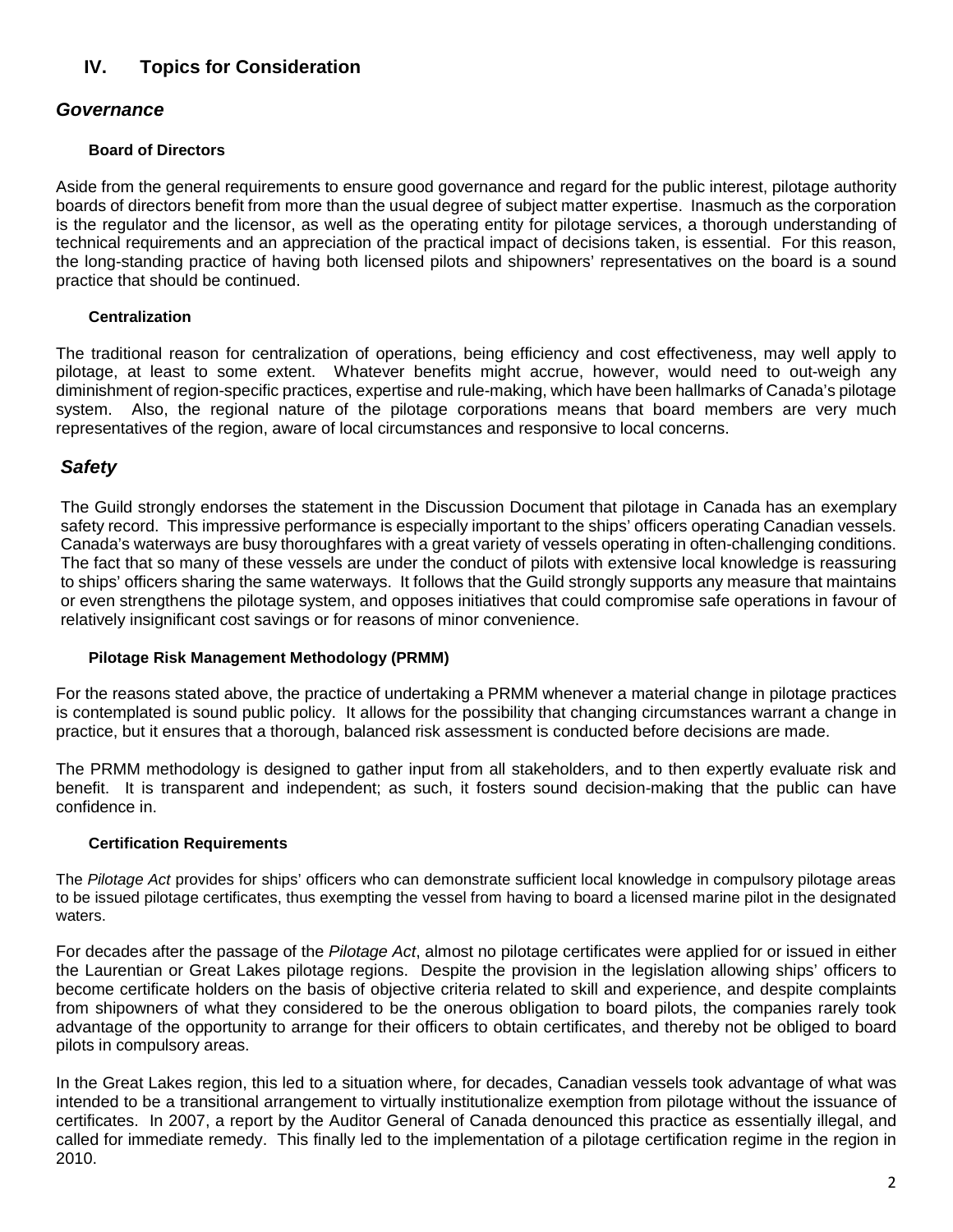In the Laurentian region, industry spokespersons said that they considered the application process for certification to be cumbersome and biased against applicants, and therefore chose not to avail themselves of it. In response to these industry complaints, an all-stakeholder review of the process in 2003-04 for issuing certificates resulted in changes to both the syllabus for certificate-holder candidates and the membership of the examination panel.

In both regions, there are now a significant number of ships' officers who are certificate-holders. This industry response is a sure sign that the system not only functions well, but is being used as intended.

#### **Waivers**

The *Pilotage Act* provides for one-time waivers from the requirement to board a pilot in a compulsory area, owing to very special circumstances.

While the provision in the Act allowing for waivers to be issued is warranted on the basis of operational flexibility and accommodation of unexpected situations, the practice of granting waivers must be carefully controlled. To the extent that it can be demonstrated that changes to the pilotage regulations might be useful, so as to safeguard the very special nature of waivers, the Guild would have no objection.

# *Labour*

#### **Contract Negotiations**

The Guild is aware of the concerns expressed by some regarding the provision in the *Pilotage* Act that stipulates Final Offer Selection (FOS) as the final default mechanism for settling contract negotiations between pilotage authorities and pilot corporations. The Guild's long experience in collective bargaining suggests that there are both advantages and disadvantages to FOS, as there are with any mechanism for settling an impasse at the negotiating table. It is important to note however, that the legislation does not necessarily require the parties to resort to FOS; other dispute resolution mechanisms can be used if the parties agree.

## *Economic & Public Policy Considerations*

The notion of evidence-based policy-making may seem obvious, but examples of decisions being made on less substantive grounds abound. For this reason, the Guild is strongly of the view that when considering questions related to the appropriateness of pilotage fees, macro-economic impacts and broad public policy implications be taken into account, and be influenced by findings drawn from solid research and reliable data.

In this regard, a recently-completed landmark study undertaken by the Canadian Marine Pilots' Association providing an objective cost benefit analysis of pilotage in Canada should be an important input to the Review's consideration of pilotage fees. The study convincingly demonstrates that there is an enormous net economic benefit derived from pilotage. Unless any proposed reduction in pilotage costs can be clearly demonstrated not to result in a consequential reduction in pilotage services, it would be a false economy.

## *Conclusion*

The pilotage system in Canada not only works well, but fully achieves the purpose for which it was established – to make a vital contribution to the safe and efficient operation of Canada's marine transportation system.

When something works as well as pilotage in Canada, the very need for that service becomes less apparent, and leads to a tendency to question its relevance and value. The Guild is concerned that, to a significant degree, complaints from industry about pilotage are motivated by a narrow focus on the bottom-line of the companies in question, and take little account of larger socio-economic considerations and the public interest. If these profit-driven concerns are given more weight than they would otherwise warrant because of complacency developed as a result of the excellent performance of the pilotage system itself, that would be egregious.